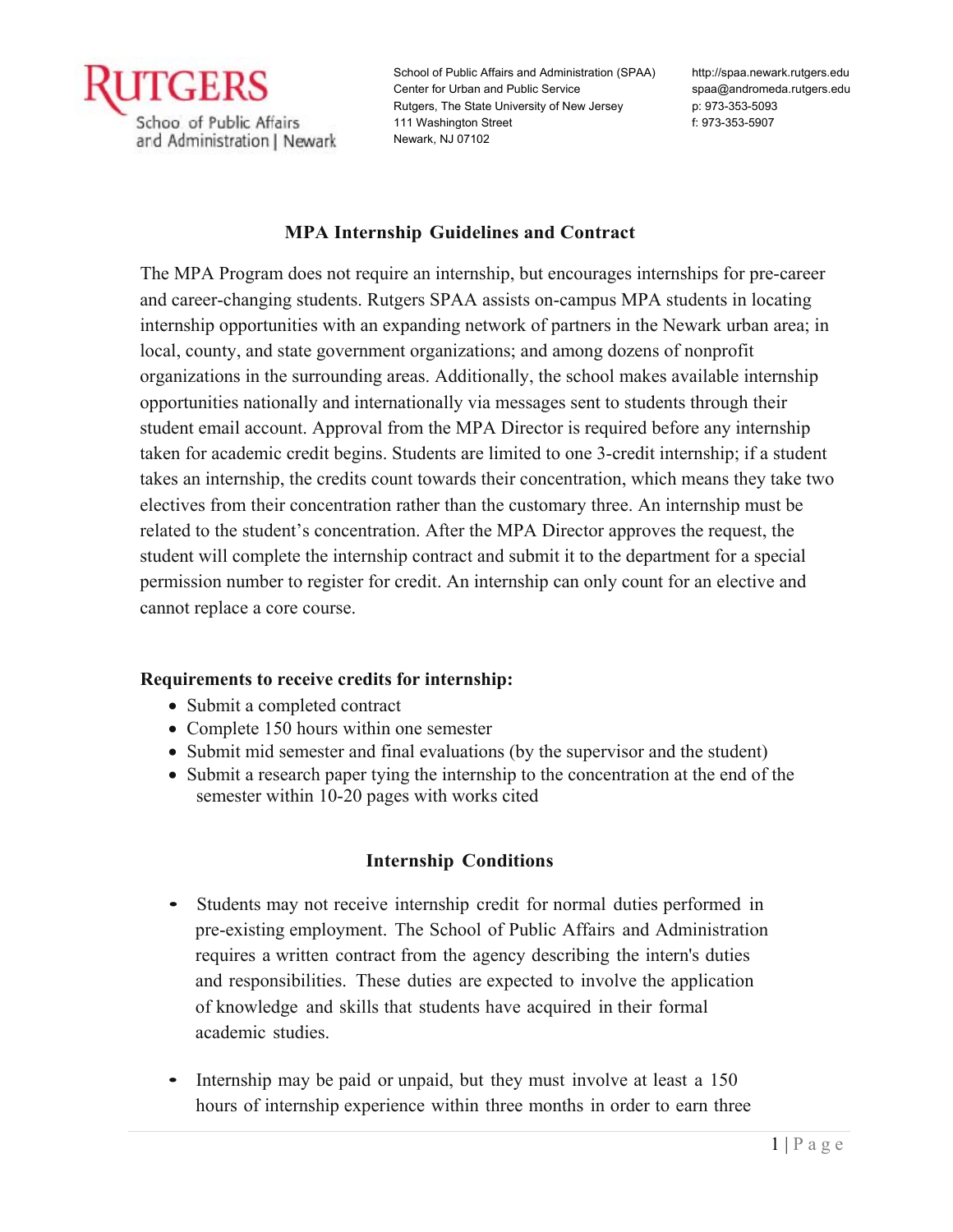

http://spaa.newark.rutgers.edu spaa@andromeda.rutgers.edu p: 973-353-5093 f: 973-353-5907

academic credits. Academic credit is awarded on a letter grade basis and will count as an elective. Credit for approved internships will be granted through course number 20: 834:590

• As an academic course you must identify a faculty member to serve as your faculty supervisor.

# **Application and Approval Process**

• Contract: Eligible students and internship sponsors must complete an internship contract.

Part of the contract is completed by the supervisors, describing:

- 1 . The nature and extent of internship responsibilities
- 2 . Dates and hours during which the work is to be performed
- 3. What specific results are expected of the intern
- 4. Professional and other skills the intern is expected to develop
- 5. What professional contacts will be available to the intern
- 6. What resources the intern will be able to use

Another portion of the contract is completed by the student, describing

- 1. What the intern expects to learn from the experience
- 2. How this experience will relate to the academic study of public administration
- 3. How the internship relates to career plans
- 4. Resources the intern expects to use in completing internship and academic responsibilities
- 5. Specific written reports (term paper, case study, journal, or similar) the intern will produce

Completed contracts must be submitted for the MPA Director's approval no later than the first day of classes.

## • **Work Plan**

Within two weeks after beginning an internship, students must submit a work plan to their faculty supervisor and the MPA Director. The plan should describe specific tasks the intern will perform throughout the semester. The work plan must be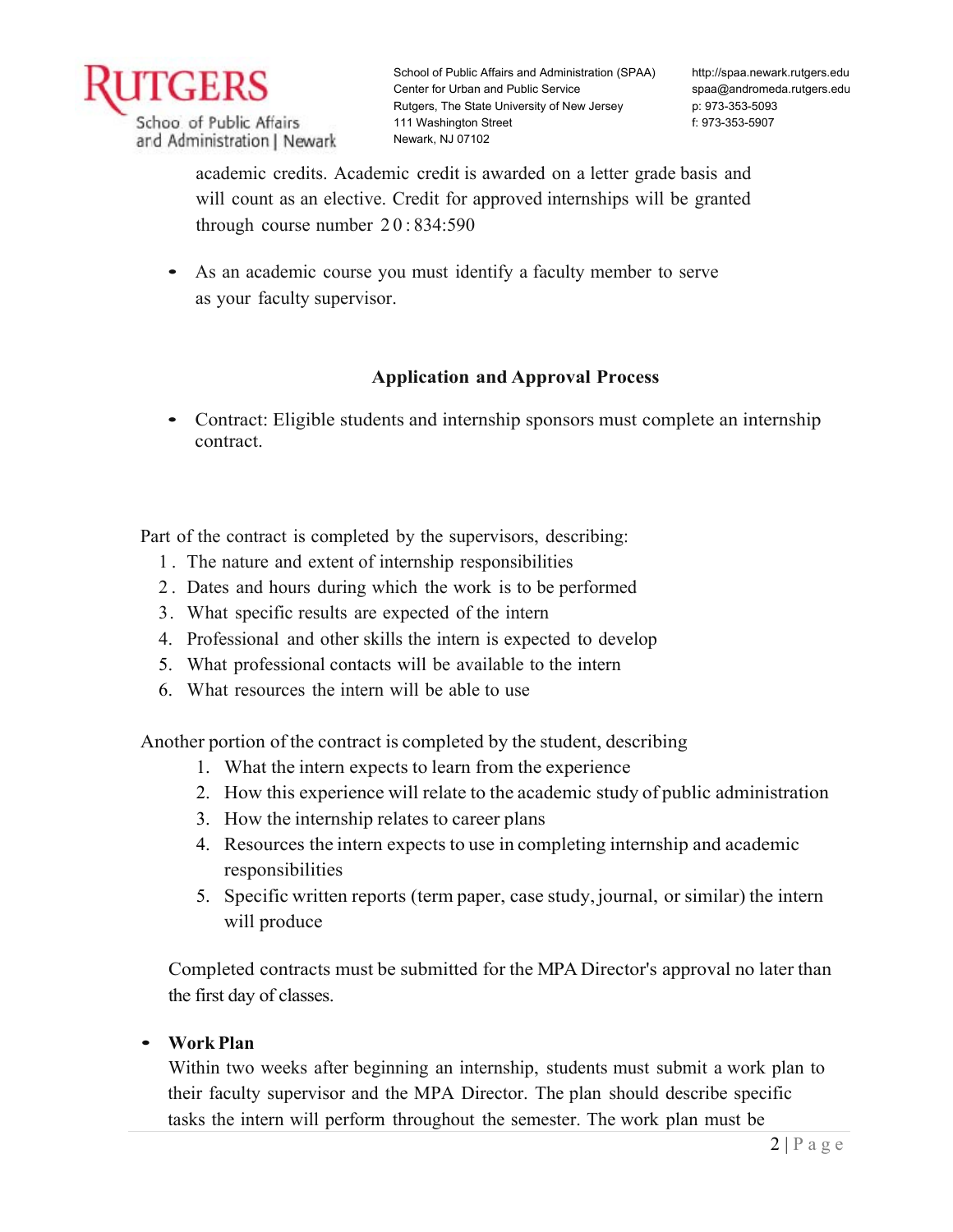

http://spaa.newark.rutgers.edu spaa@andromeda.rutgers.edu p: 973-353-5093 f: 973-353-5907

approved before academic credit can be awarded.

## • **Internship Assessment**

The quality of internships-both the degree of professional experience gained by students, and the quality of work they perform-will be assessed at the mid-point and end of the each semester. Interns will complete rating forms that document their experience. Internship supervisors will complete forms that rate the intern's performance.

These forms serve two purposes. First, supervisor ratings of interns are considered in the assignment of a grade. Second, intern ratings will guide decisions whether to approve future internship applications with the sponsoring agency.

Interns must submit written evaluations as specified in the internship contract before the end of the semester in which they are enrolled. As the discretion of the MPA Director, an earlier date may be specified. Failure to submit Internship Ratings, Supervisor Evaluations, or other forms of assessment when due will be cause for receiving an "Incomplete" grade.

#### • **Restrictions**

Internships are expected to integrate professional and academic experience. Because of this, credit may not be awarded retrospectively. That is, students may not apply for internship credit for work performed at some previous time. For example, a student may not request credit during the fall semester for an internship completed over the previous summer.

Similarly, students may not receive internship credit for normal duties performed through pre-existing employment. Internal internships will be considered by the school but must be discussed with the MPA Director before a contract is executed.

## • **Internship Planning**

The School of Public Affairs and Administration maintains a file of potential internship opportunities in the metropolitan area. The Career Development Center (Hill Hall 309/313) maintains extensive files on internship and career opportunities in New Jersey and elsewhere. Students sometimes learn of internship opportunities themselves and should discuss these possibilities with their faculty supervisor and MPA Director to get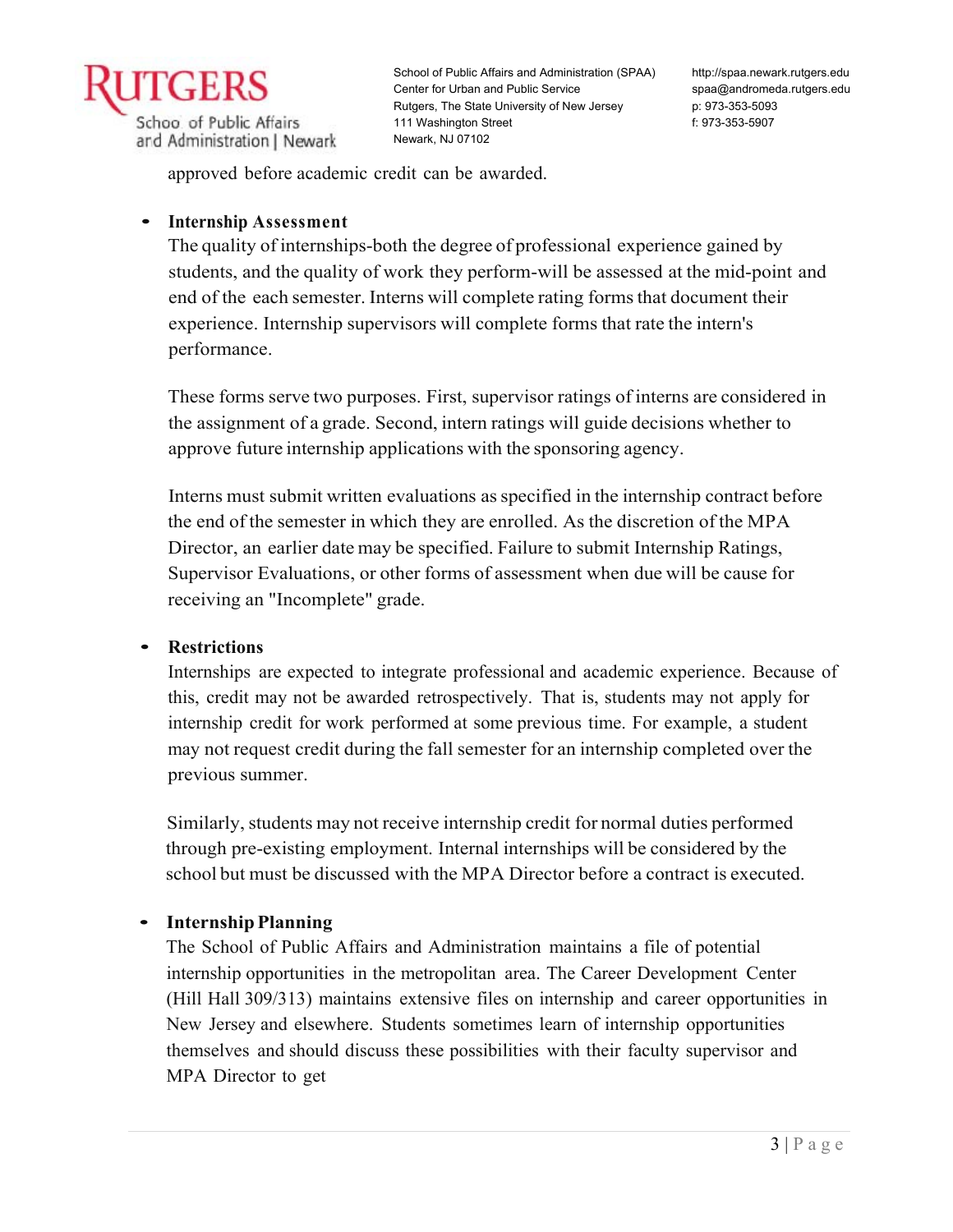

http://spaa.newark.rutgers.edu spaa@andromeda.rutgers.edu p: 973-353-5093 f: 973-353-5907

Arranging an internship require careful planning and work beyond the normal classroom experience. Visit the Career Development Office or the School of Public Affairs and Administration to obtain the necessary forms and additional information.

Enclosed you will find the following materials required for the completion of the School of Public Affairs and Administration internship:

> Internship Contract Work Plan Midterm Internship Rating Midterm Supervisor Evaluation Final Internship Rating Final Supervisor Evaluation

# • **Reminders**

Internship contracts must be submitted no later than Friday of the first week of classes for the fall and spring semester.

A work plan must be developed within the first two weeks of the internship placement. The plan must be signed by the student, the internship supervisor, the faculty supervisor and submitted to the Director of the MPA Program by the end of the second week of placement. The work plan must be approved before academic credit can be awarded.

Internship ratings and supervisor evaluations must be submitted at the mid-term point of the semester and a second set at the end of the semester.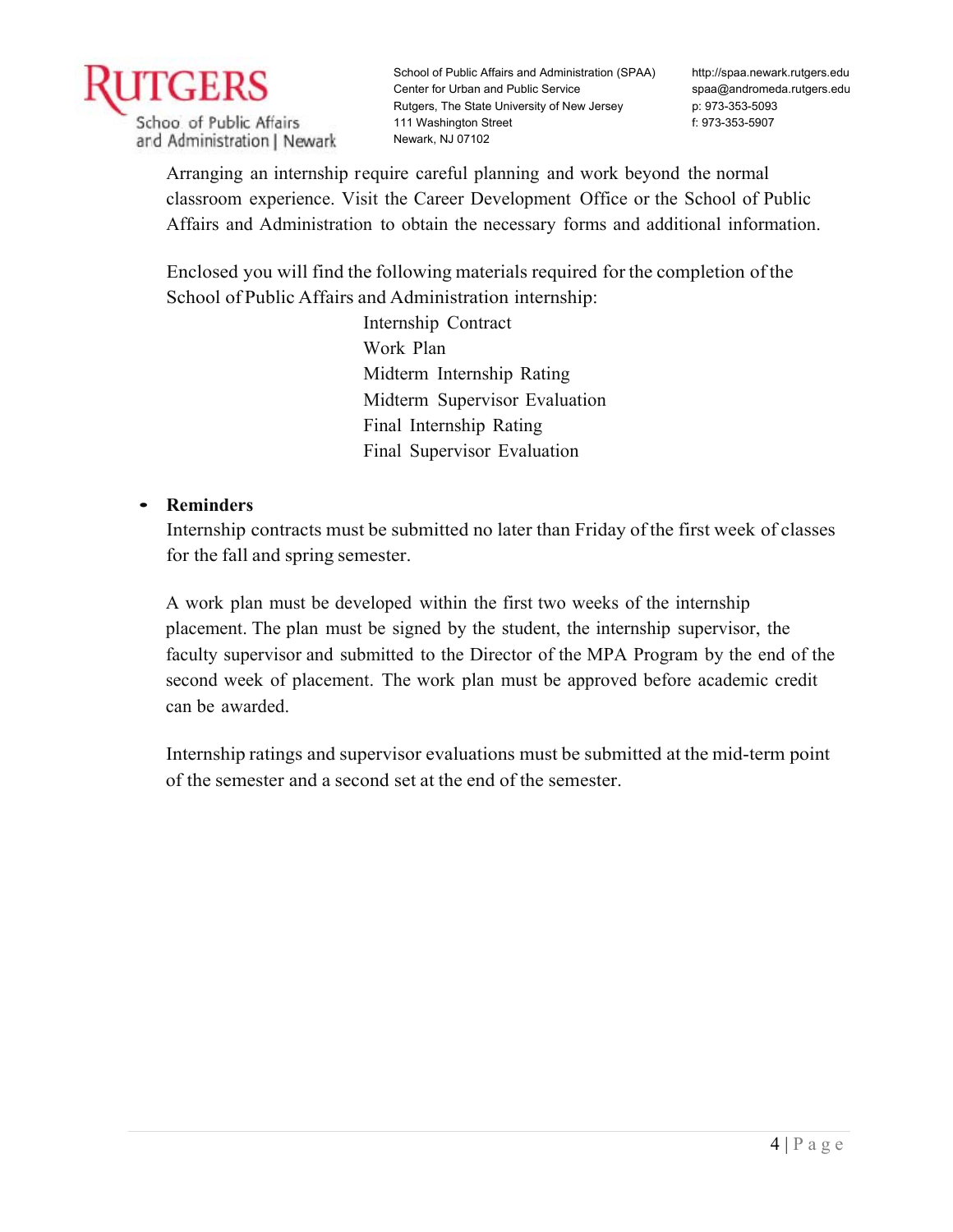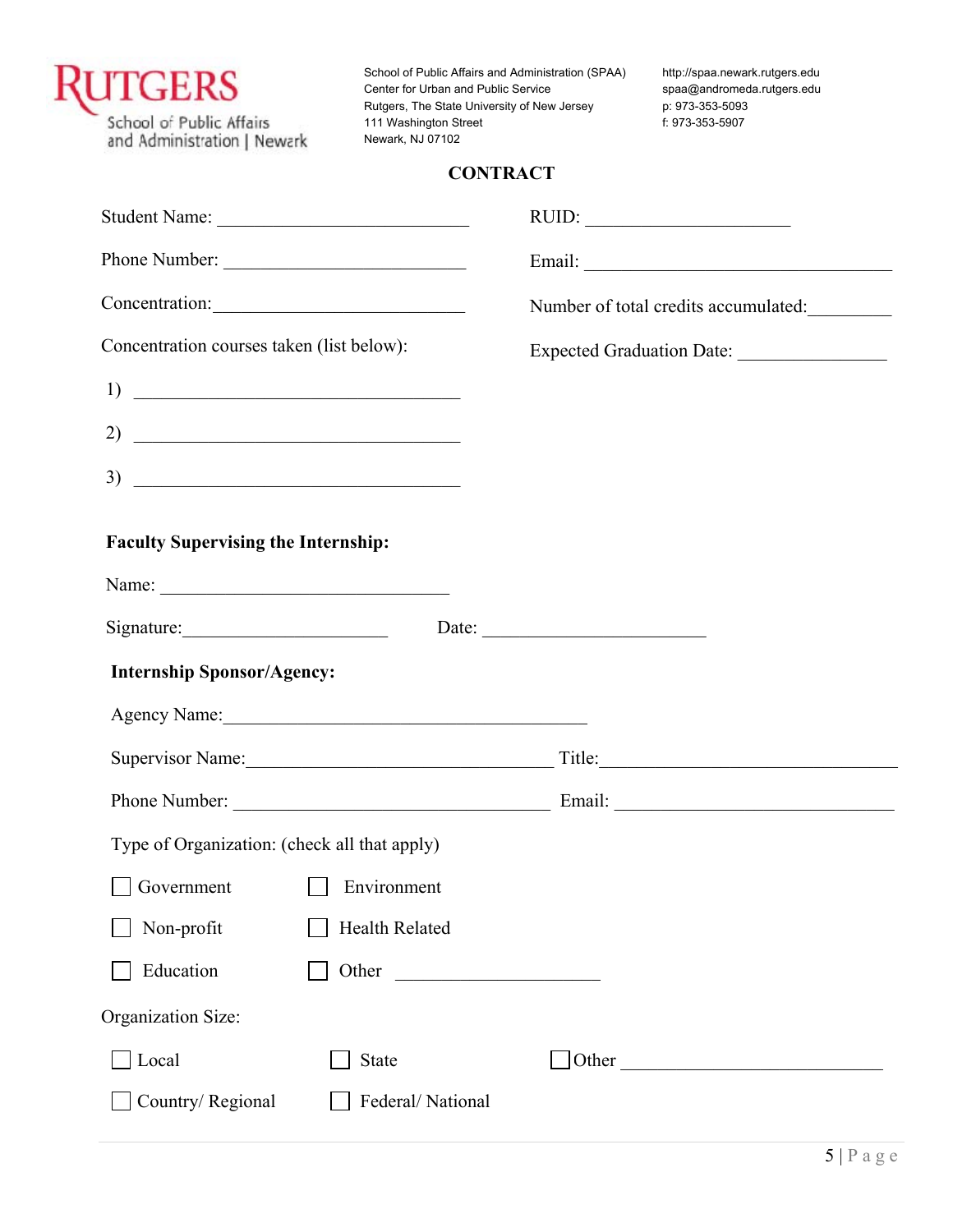| <b>JTGERS</b><br>School of Public Affairs<br>and Administration   Newark | Center for Urban and Public Service<br>Rutgers, The State University of New Jersey<br>111 Washington Street<br>Newark, NJ 07102                                                                                                      | http://spaa.newark.rutgers.edu<br>spaa@andromeda.rutgers.edu<br>p: 973-353-5093<br>f: 973-353-5907 |
|--------------------------------------------------------------------------|--------------------------------------------------------------------------------------------------------------------------------------------------------------------------------------------------------------------------------------|----------------------------------------------------------------------------------------------------|
|                                                                          | Mission Statement: <b>All According to the Contract of the Contract of Contract of Contract of Contract of Contract of Contract of Contract of Contract of Contract of Contract of Contract of Contract of Contract of Contract </b> |                                                                                                    |
|                                                                          | Title and brief description of the proposed internship experience:                                                                                                                                                                   |                                                                                                    |
|                                                                          |                                                                                                                                                                                                                                      |                                                                                                    |
|                                                                          |                                                                                                                                                                                                                                      |                                                                                                    |
|                                                                          |                                                                                                                                                                                                                                      |                                                                                                    |
|                                                                          |                                                                                                                                                                                                                                      |                                                                                                    |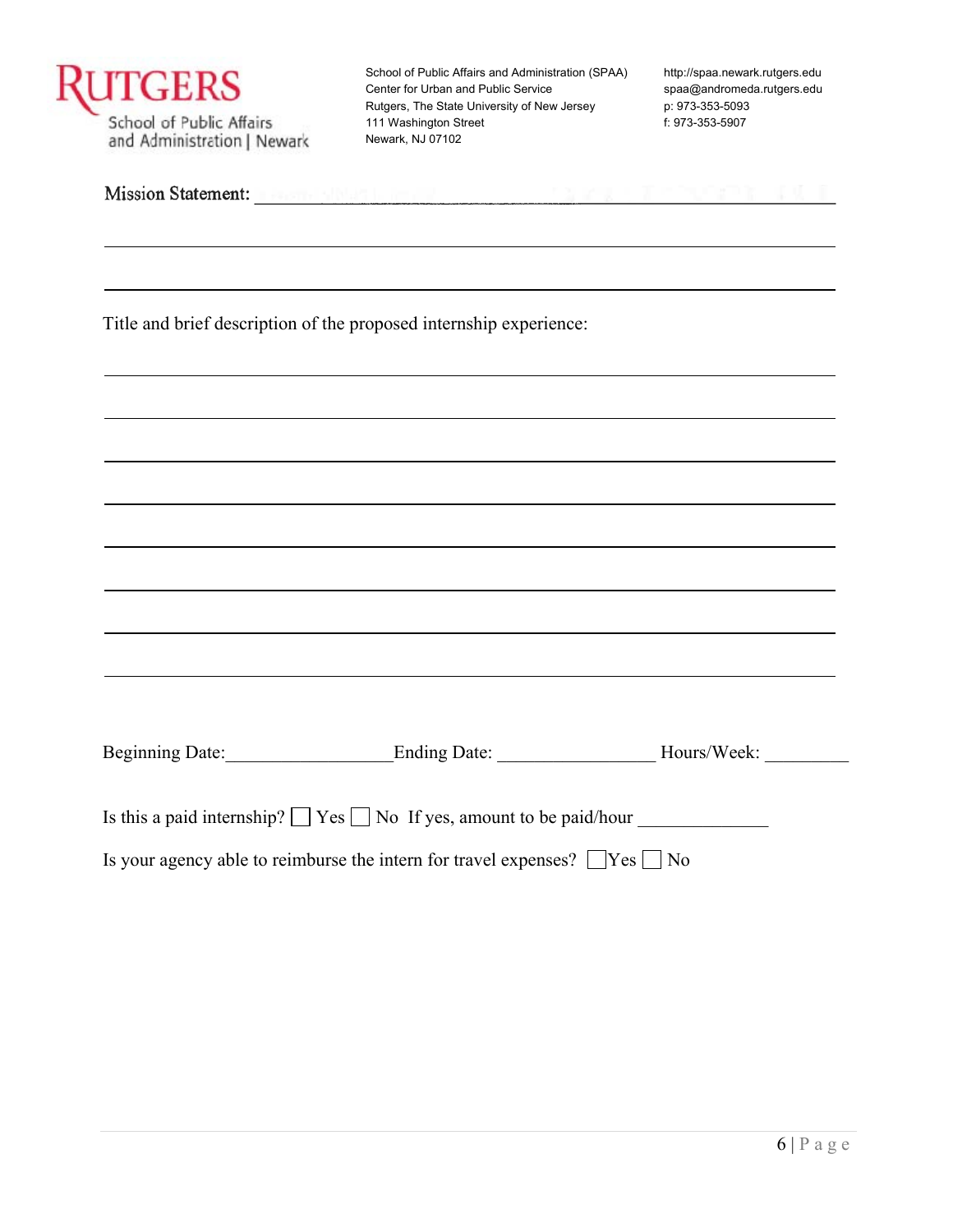

http://spaa.newark.rutgers.edu spaa@andromeda.rutgers.edu p: 973-353-5093 f: 973-353-5907

# **TO BE COMPLETED BY THE INTERN**

 $\mathcal{L}_\mathcal{L} = \mathcal{L}_\mathcal{L} = \mathcal{L}_\mathcal{L} = \mathcal{L}_\mathcal{L} = \mathcal{L}_\mathcal{L} = \mathcal{L}_\mathcal{L} = \mathcal{L}_\mathcal{L} = \mathcal{L}_\mathcal{L} = \mathcal{L}_\mathcal{L} = \mathcal{L}_\mathcal{L} = \mathcal{L}_\mathcal{L} = \mathcal{L}_\mathcal{L} = \mathcal{L}_\mathcal{L} = \mathcal{L}_\mathcal{L} = \mathcal{L}_\mathcal{L} = \mathcal{L}_\mathcal{L} = \mathcal{L}_\mathcal{L}$ 

*What do you expect to learn from the experience?* 

*How will this experience relate to your academic study in public administration?* 

*How will this internship relate to your career plans?* 

*What specific reports (e.g. term paper, case study, journal, or other) will you produce?*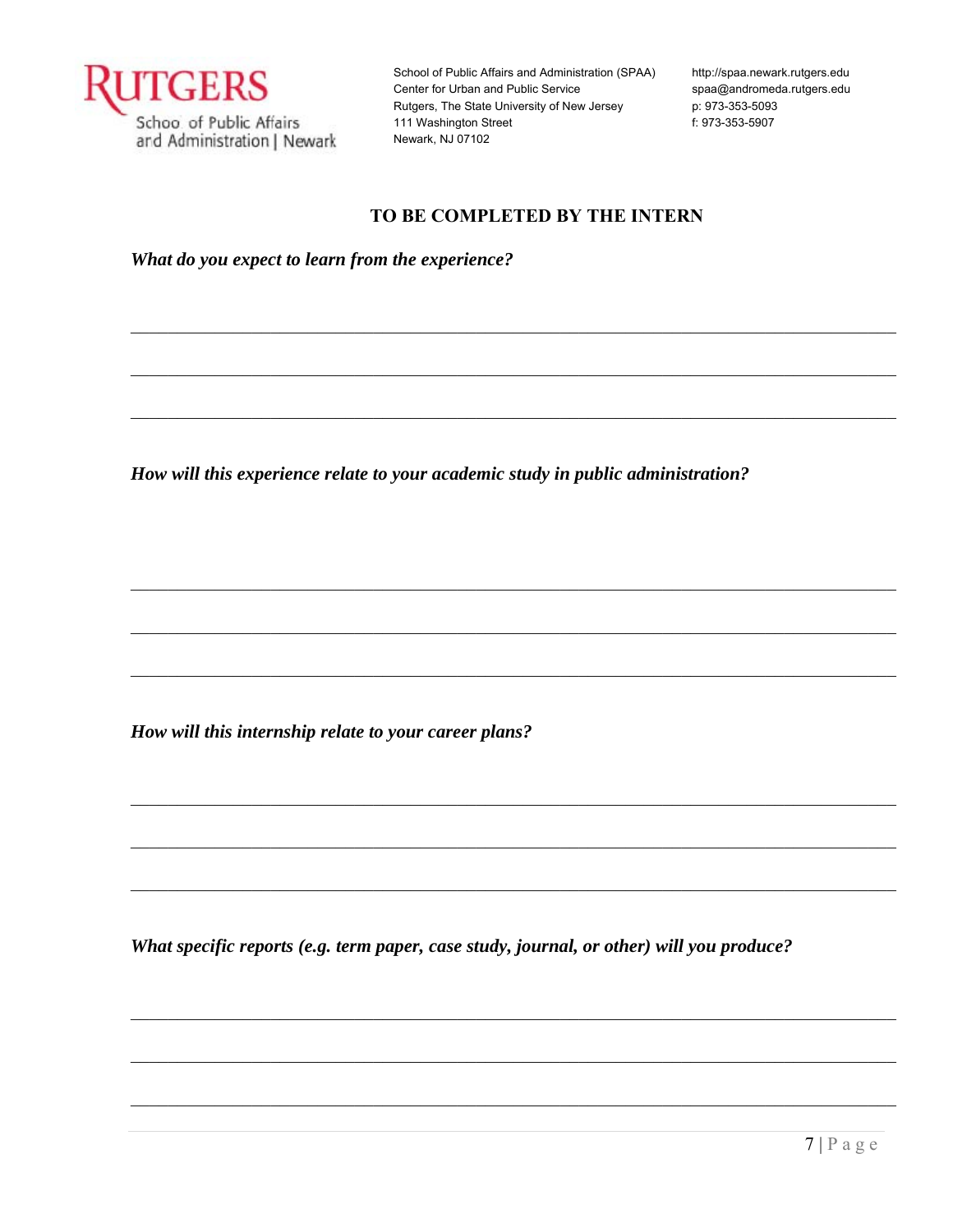

http://spaa.newark.rutgers.edu spaa@andromeda.rutgers.edu p: 973-353-5093 f: 973-353-5907

# TO BE COMPLETED BY THE SUPERVISOR

What is the nature and extent of internship responsibilities?

What specific results are expected of the intern?

What professional and other skills do you expect the intern to develop?

What professional contacts will be available to the intern?

What resources will the intern be able to use?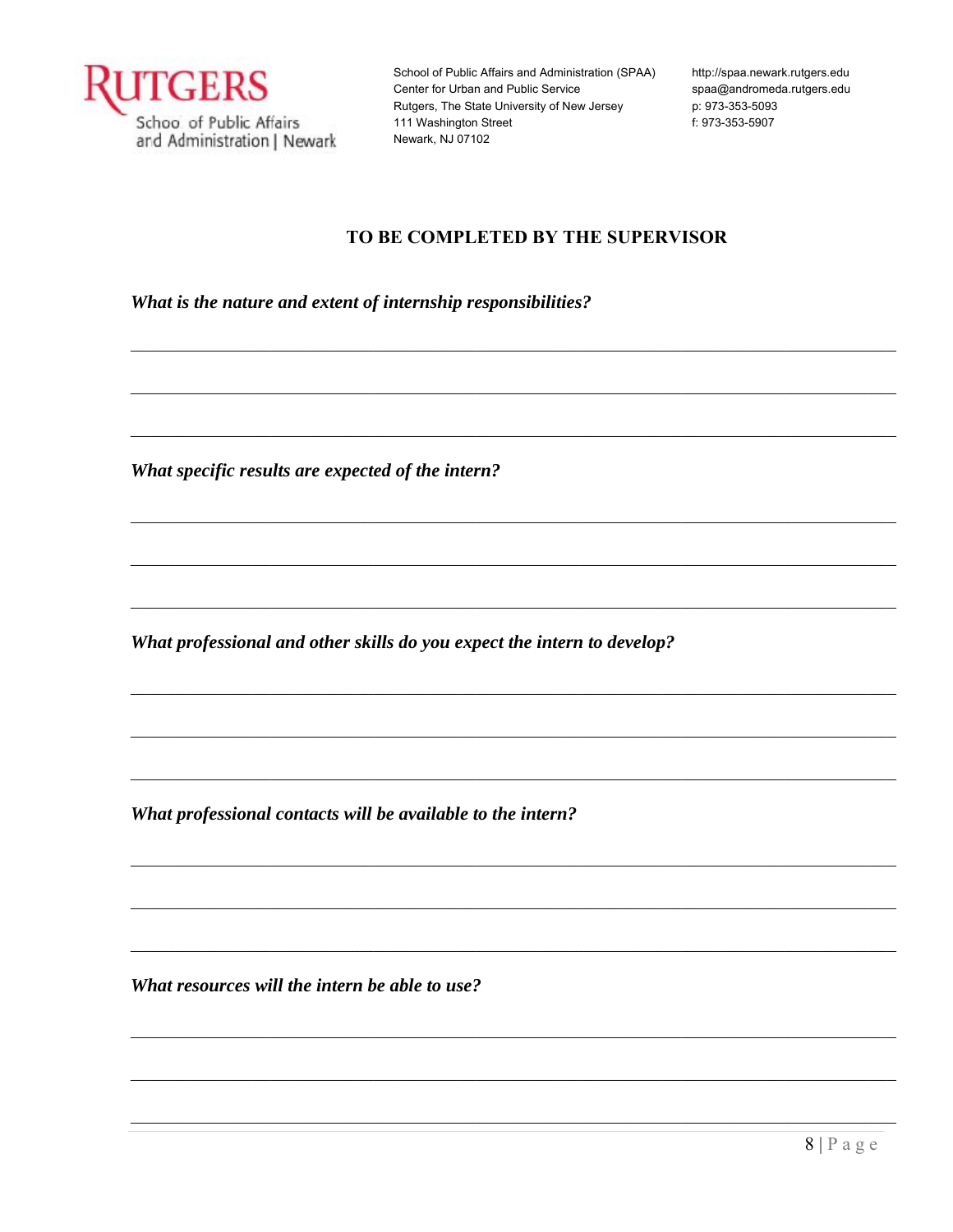

http://spaa.newark.rutgers.edu spaa@andromeda.rutgers.edu p: 973-353-5093 f: 973-353-5907

# **APPROVALS**

The signatures below indicate that these individuals have read the contract and area in agreement with regard to the main elements of the proposed internship experience.

| <b>Internship Supervisor Name</b>        | <b>Title</b> |
|------------------------------------------|--------------|
| <b>Internship Supervisor Signature</b>   | <b>Date</b>  |
| <b>Faculty Supervisor Name</b>           | <b>Title</b> |
| <b>Faculty Supervisor Signature</b>      | <b>Date</b>  |
| <b>Student Signature</b>                 | <b>Date</b>  |
| <b>MPA Director Name &amp; Signature</b> | <b>Date</b>  |

Academic credit will be awarded at the rate of one credit per 50 hours of supervised work.

The faculty supervisor will assign the final letter grade. The grade will be based on the report (term paper, case study, journal, or other) produced and the supervisor's mid-term and final evaluation.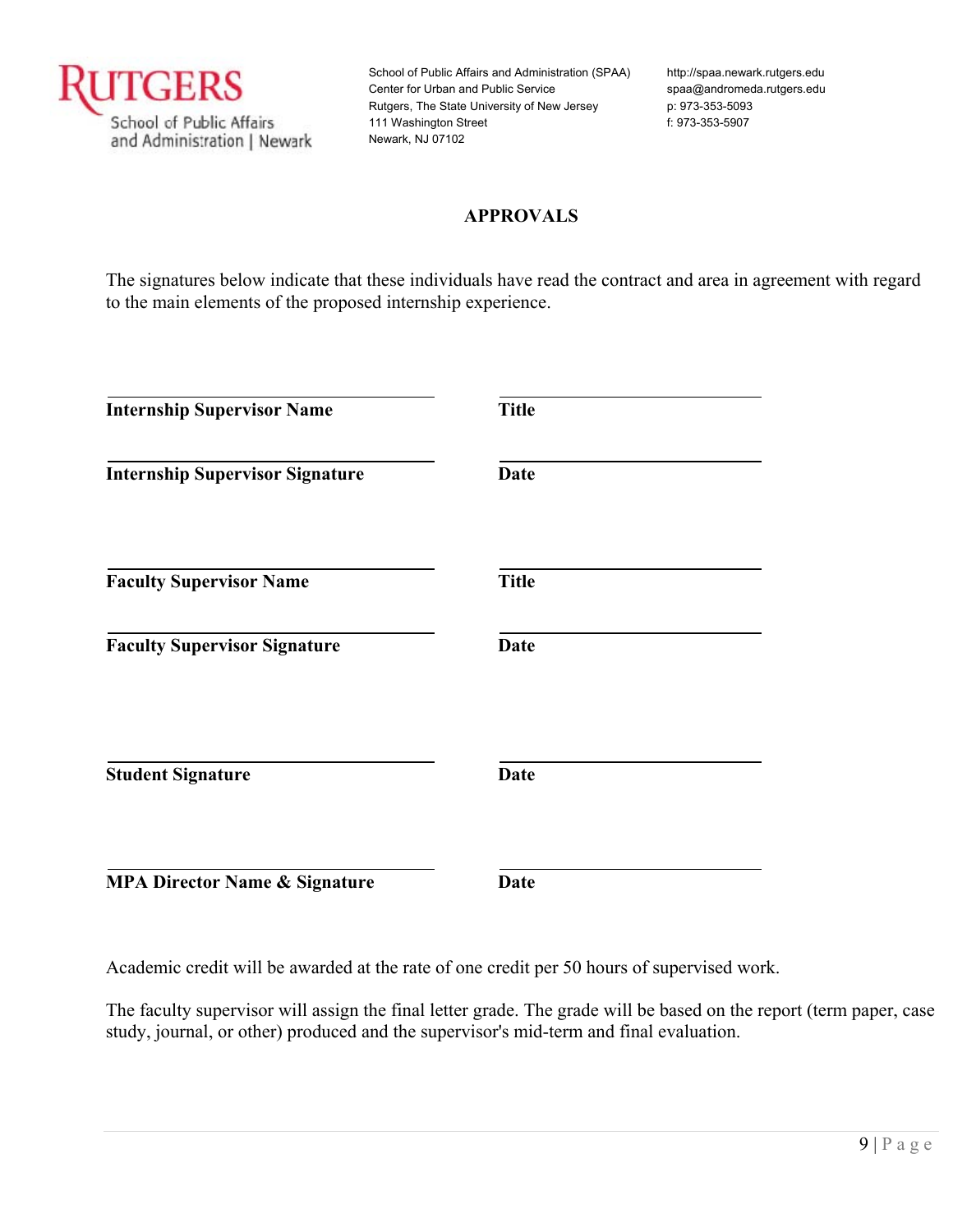

http://spaa.newark.rutgers.edu spaa@andromeda.rutgers.edu p: 973-353-5093 f: 973-353-5907

# **WORK PLAN**

Must be submitted within two weeks after beginning the internship and should describe the specific tasks the student will be performing throughout the semester.

| <b>Internship Supervisor</b>  | Date |
|-------------------------------|------|
| <b>Faculty Supervisor</b>     | Date |
| Student                       | Date |
| Approved for 3 credits        |      |
| <b>MPA Director Signature</b> | Date |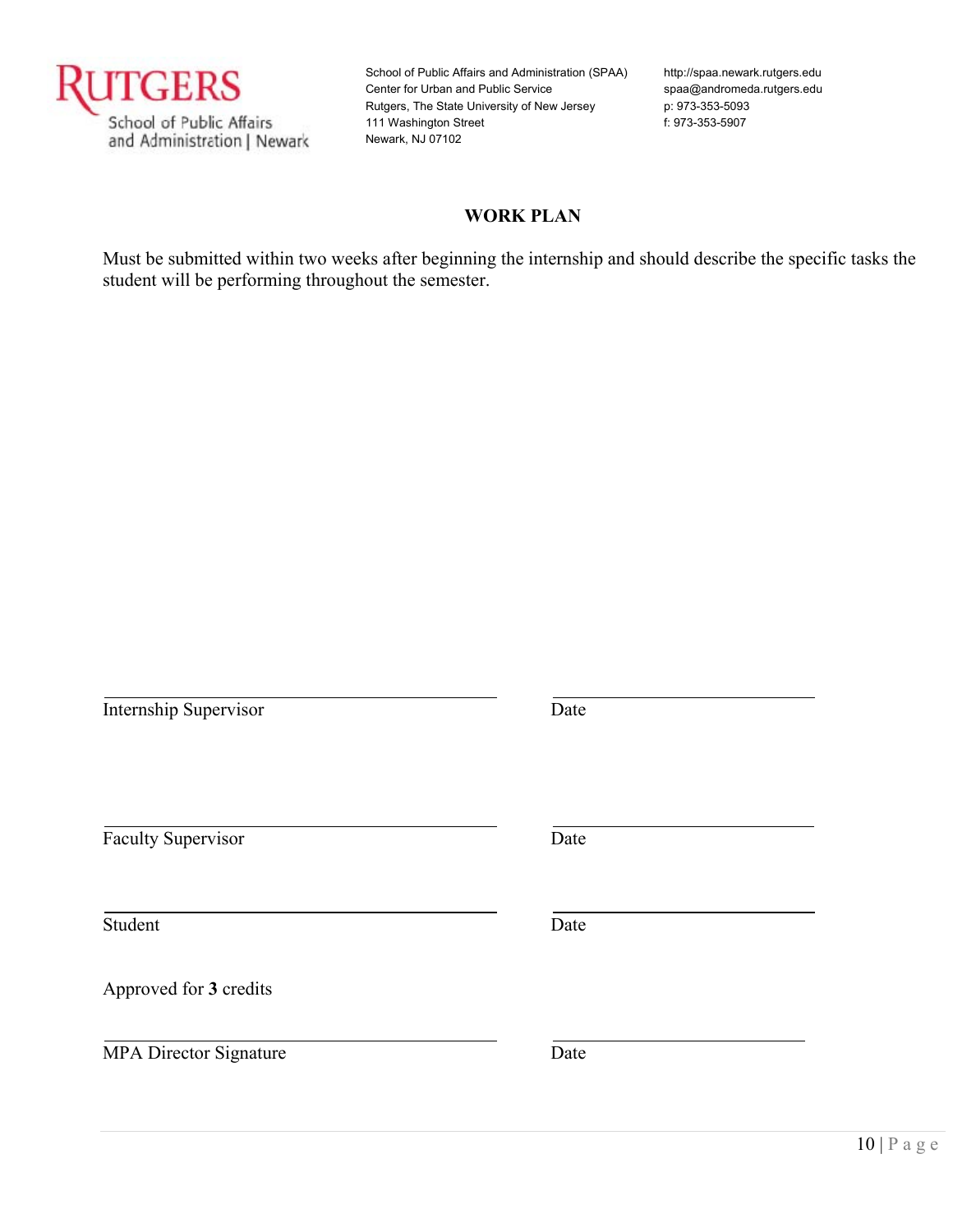

http://spaa.newark.rutgers.edu spaa@andromeda.rutgers.edu p: 973-353-5093 f: 973-353-5907

#### **Mid-Semester and Final Internship Rating (Student)**

Date:

Intern Name: \_\_\_\_\_\_\_\_\_\_\_\_\_\_\_\_\_\_\_\_\_\_\_ Supervisor Name: \_\_\_\_\_\_\_\_\_\_\_\_\_\_\_\_\_\_\_\_\_\_\_

Agency:

This form, when completed, will be viewed only by the MPA Director and faculty supervisor. Your supervisor will not see this form unless you specifically request that it be made available to him or her. You may write your responses on this form or type on a separate sheet of paper.

*Briefly tell us what you have accomplished so far. Do you feel like you have made a contribution to the agency?* 

*Describe how your responsibilities with this internship fit into the overall operation of the agency. (If you have questions about the fit, please talk with your supervisor).* 

 $\mathcal{L}_\mathcal{L} = \mathcal{L}_\mathcal{L} = \mathcal{L}_\mathcal{L} = \mathcal{L}_\mathcal{L} = \mathcal{L}_\mathcal{L} = \mathcal{L}_\mathcal{L} = \mathcal{L}_\mathcal{L} = \mathcal{L}_\mathcal{L} = \mathcal{L}_\mathcal{L} = \mathcal{L}_\mathcal{L} = \mathcal{L}_\mathcal{L} = \mathcal{L}_\mathcal{L} = \mathcal{L}_\mathcal{L} = \mathcal{L}_\mathcal{L} = \mathcal{L}_\mathcal{L} = \mathcal{L}_\mathcal{L} = \mathcal{L}_\mathcal{L}$ 

 $\mathcal{L}_\mathcal{L} = \mathcal{L}_\mathcal{L} = \mathcal{L}_\mathcal{L} = \mathcal{L}_\mathcal{L} = \mathcal{L}_\mathcal{L} = \mathcal{L}_\mathcal{L} = \mathcal{L}_\mathcal{L} = \mathcal{L}_\mathcal{L} = \mathcal{L}_\mathcal{L} = \mathcal{L}_\mathcal{L} = \mathcal{L}_\mathcal{L} = \mathcal{L}_\mathcal{L} = \mathcal{L}_\mathcal{L} = \mathcal{L}_\mathcal{L} = \mathcal{L}_\mathcal{L} = \mathcal{L}_\mathcal{L} = \mathcal{L}_\mathcal{L}$ 

*Has your work plan been modified in any way? If yes, please explain how.* 

*Do you have access to necessary resources (such as a desk, phone, and computer)? If not, please explain what problems you have encountered.*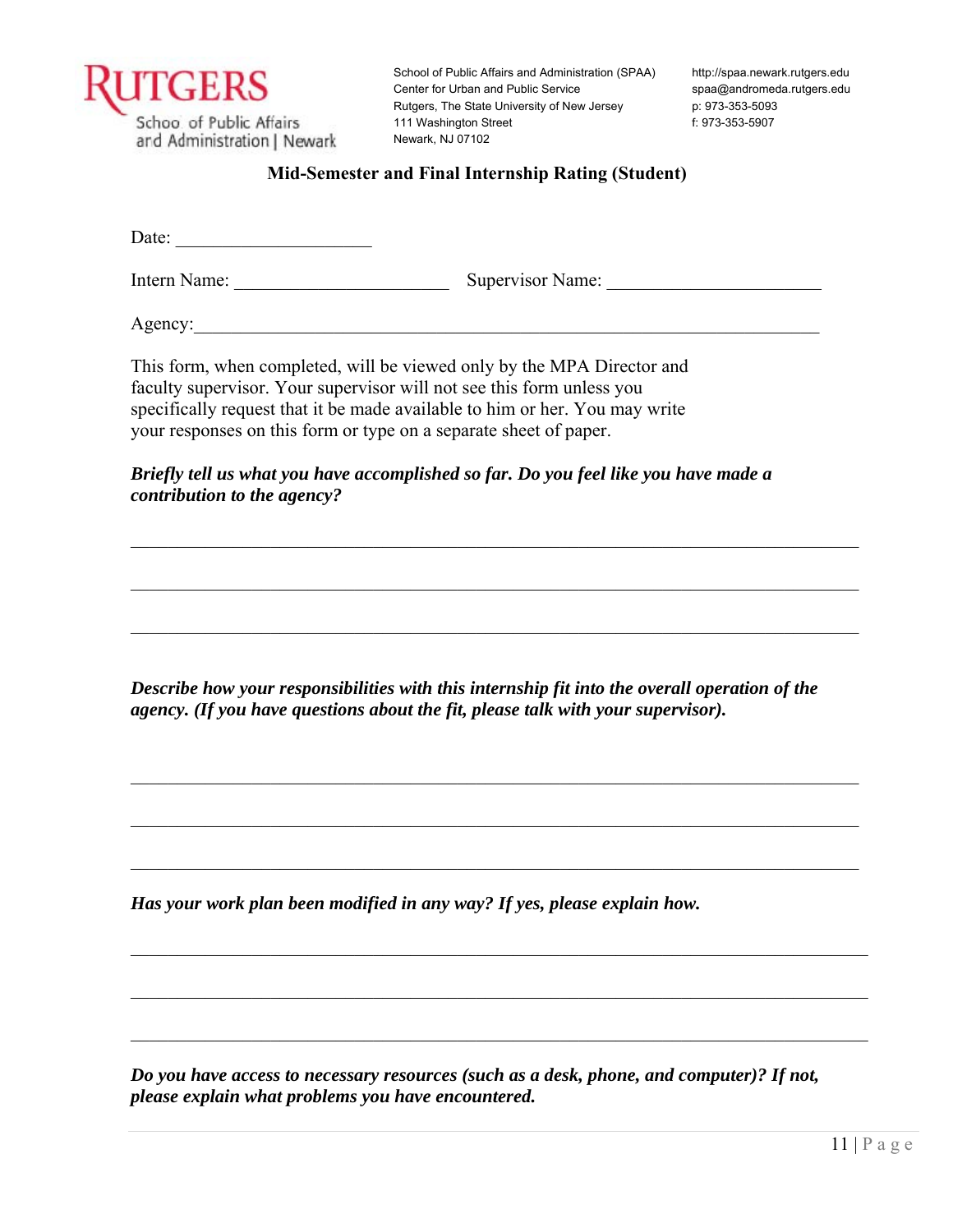

http://spaa.newark.rutgers.edu spaa@andromeda.rutgers.edu p: 973-353-5093 f: 973-353-5907

Are you satisfied with the work environment?

Are you satisfied with what you have accomplished? Why or why not?

Do you think your supervisor is satisfied with your progress? (You should talk to your supervisor to determine this.) Why or why not?